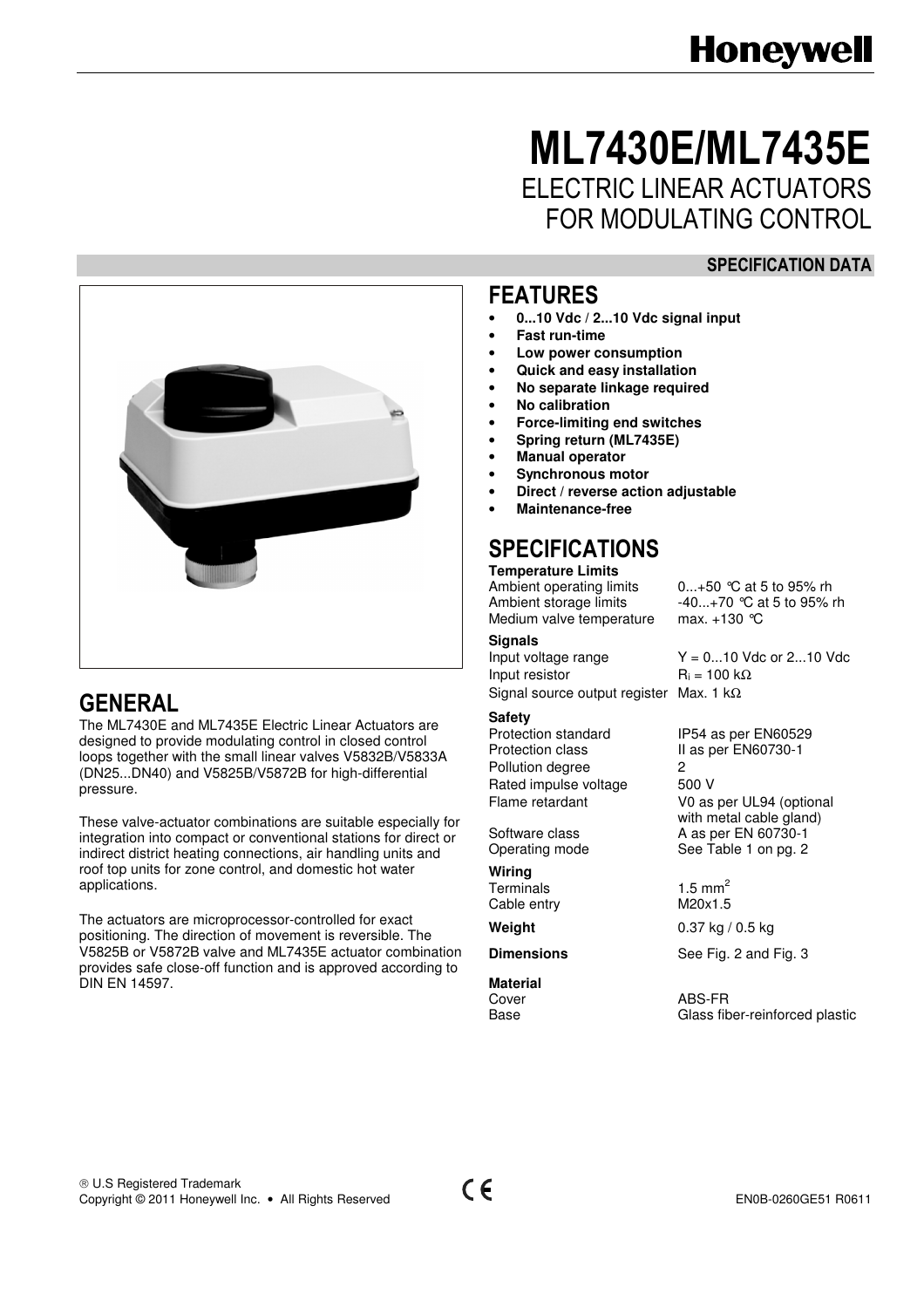| OS-number                               | ML7430E1005               | ML7435E1004                             |  |  |  |
|-----------------------------------------|---------------------------|-----------------------------------------|--|--|--|
| supply voltage                          | 24 Vac -15/+20%, 50/60 Hz |                                         |  |  |  |
| power consumption                       | 4 VA                      | 4 VA                                    |  |  |  |
| signal input 0(2) Vdc (factory setting) | actuator stem retracts    |                                         |  |  |  |
| signal input 10 Vdc (factory setting)   | actuator stem extends     |                                         |  |  |  |
| nominal stroke                          | $6.5 \text{ mm}$          |                                         |  |  |  |
| run-time at 50 Hz                       | 15 <sub>s</sub>           | 60 s                                    |  |  |  |
| nominal stem force                      | 400 N                     |                                         |  |  |  |
| spring return time (6.5 mm stroke)      | --                        | max. 20 s                               |  |  |  |
| spring return direction                 | --                        | actuator stem retracts at power failure |  |  |  |
| operating mode (as per EN 60730-1, 6.4) | type 1                    | type 1.AB                               |  |  |  |

#### **Table 1. Specifications, by model**

# **OPERATION** General

The drive of a synchronous motor is converted into linear motion of the actuator stem by using a spur gear transmission. Actuator and valve are directly connected by a nut.

An integrated mechanism limits the stem force. Installed microswitches switch off the actuator precisely when the specified stem force is reached.

The close-off position is self-adjusting by means of an automatic synchronization function. Synchronization is performed when the applied control signal is 0 V or 10 V. The actuator then checks its end position every 20 minutes. Any manual operation will be detected within 20 minutes, at the latest, and the actuator will return to its end position after that control cycle.

#### Manual Operation for ML7430E

The actuators are equipped with a manual operator. Manual operation is possible only after the power supply has been switched off or disconnected. It should be used only to check the valve operation. To operate, turn the manual operator knob clockwise to move the stem downward and counterclockwise to move the stem upward.

#### Manual Operation for ML7435E

The actuators are equipped with a manual operator (for 8 mm Hex Key). Manual operation is possible only after the power supply has been switched off or disconnected. It disables the actuators safety function and should be used only to check the valve operation. The manual operator is located under the cover.

#### Electrical Installation

To avoid the voltage drop influence of the cabling, it is recommended that you wire control signal Y and 24 V⊥ separately from power supply wiring.

#### Input Signal Range

The range of the analog input signal Y (0...10 Vdc or 2...10 Vdc) can be selected by changing the position of jumper plug W2 (see Fig. 1). The factory set is at 0...10 Vdc.

#### Direction of Action

The direction of action (direct or reverse) can be selected by changing the position of jumper plug W1 (see Fig. 1). It is set by the factory such that the stem extends at increasing signal and retracts at decreasing signal (direct action).



**Fig. 1. Jumper plugs W1 and W2** 

**NOTE:** Jumper plugs W1 and W2 are accessible after the cover has been removed (see Fig. 1).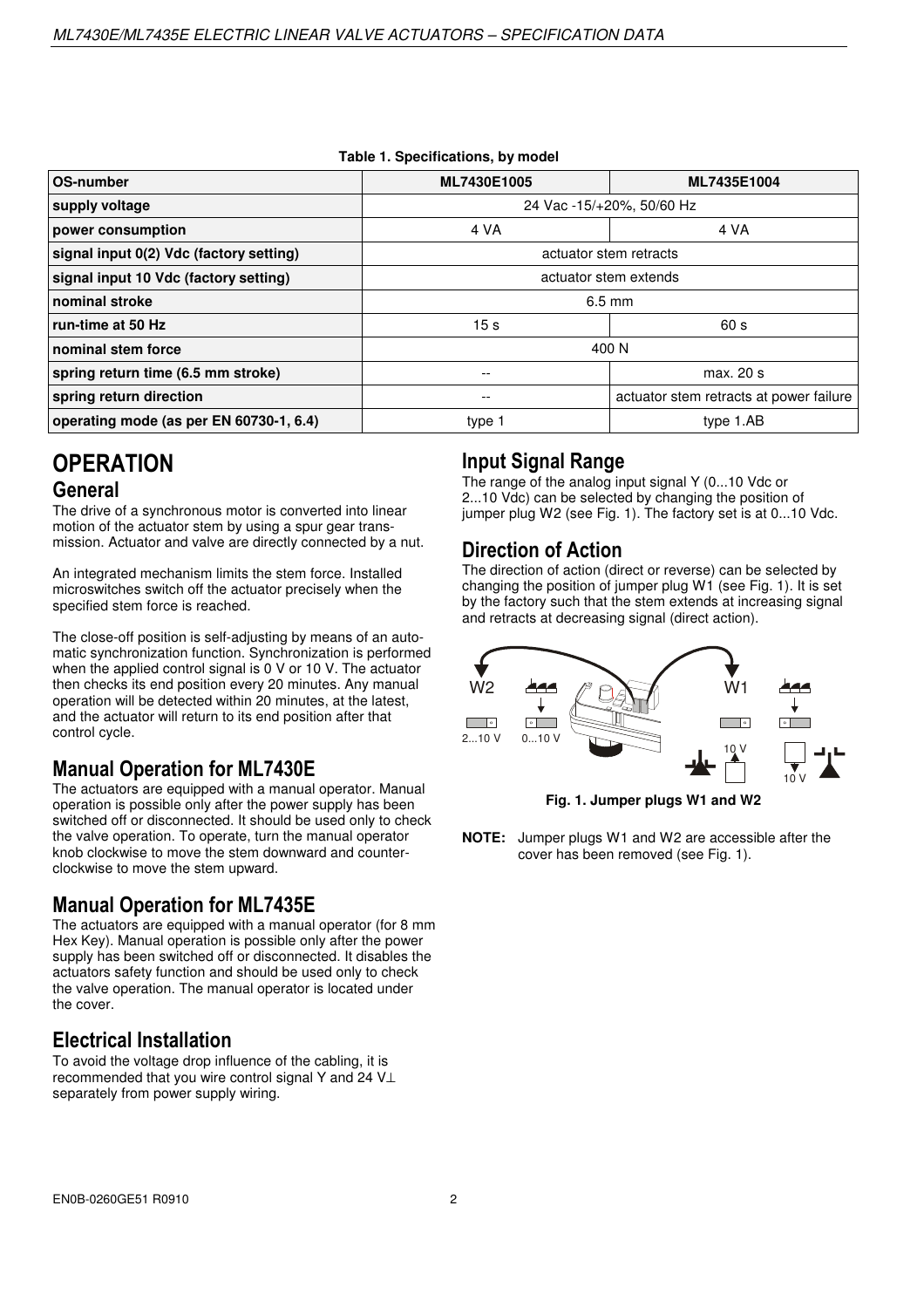# Y-Signal Override

To override the Y-signal and force the actuator in 0% or 100% stroke position, inputs 1 and 2 (see Fig. 4 and Fig. 5) must be connected as follows:

- 0% stroke position (stem fully retracted): 24 V⊥ applied to input Y
- 100% stroke position (stem fully extended): 24 V∼ applied to input Y
- or vice versa if reverse action is selected

### Y-Signal break

In the event of a wire break at the Y-signal input, the actuator is moved into the 0 V signal position (safety position).

#### Spring Return (ML7435E1004, only)

The ML7435E1004 spring return actuator provides a defined safety position of the valve in case of power failure.

# DIMENSIONS



In the event of a power failure, the actuator retracts its stem.

#### Suitable Valves

|           | <b>DN15</b>              | <b>DN20</b> | <b>DN25</b> | <b>DN32</b> |      | DN40 order no. |
|-----------|--------------------------|-------------|-------------|-------------|------|----------------|
| close-    | 1600                     |             | 1600        |             | $-$  | V5872B         |
| off pres- | $\blacksquare$           | $--$        | 1600        | 1200        | 1000 | V5832B         |
| sure in   | $\overline{\phantom{0}}$ | $- -$       | 1600        | 1200        | 1000 | V5833A         |
| kPa       | 2500                     | 2500        | 2500        | 2500        | $-$  | V5825B         |

#### Approvals

**NOTE:** Actuator ML7435E1004 in combination with the following valves is approved according to DIN EN 14597:

| valve OS-no. | DIN registration no. |
|--------------|----------------------|
| V5825B       | 1F152/08             |



#### **Fig. 2. ML7430E (dimensions in mm)**